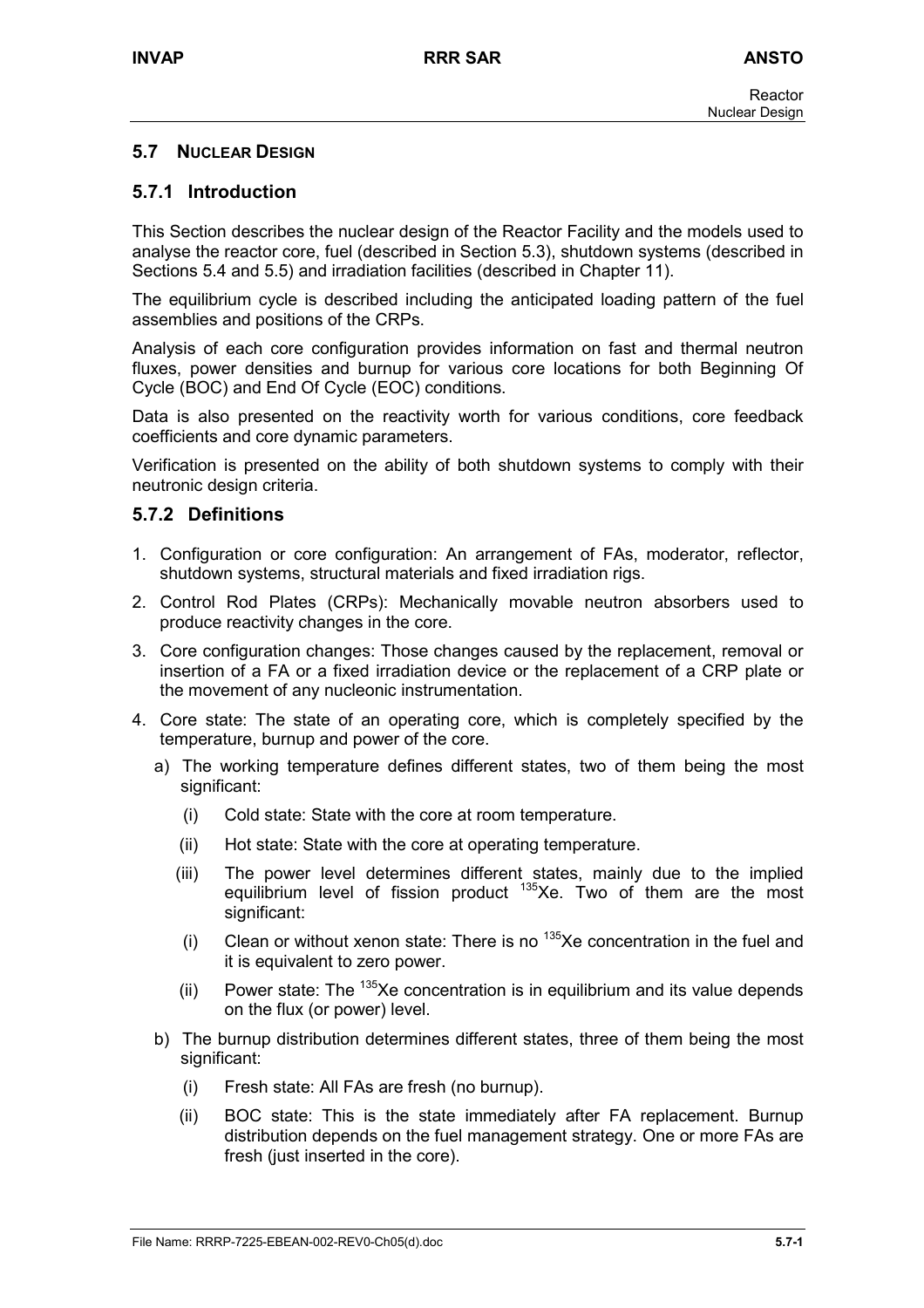- (iii) EOC state: This is the state before FA replacement takes place. Burnup distribution depends on the fuel management strategy. There are no fresh FAs.
- 5. The default state is the hot, power, and BOC state.
- 6. Reactivity power coefficient: This represents the dependence of the reactivity on total power. Its mathematical definition is:

 $\alpha_{\rm o}$  = dR/dP

- 7. Effective multiplication factor  $(K_{\text{eff}})$ : This is a dimensionless number associated with the core. Mathematically, it is the number that divides the fission source to obtain a steady-state non-zero flux solution without an external neutron source. For a core at constant power  $K_{\text{eff}}$  is 1.0. Physically, this means the neutron population is constant over time.
- 8. Irradiation rig: It is a device installed in tubes that penetrate the heavy water reflector to utilise neutron flux and ionising radiation from the core for research, development, isotope production or any other purpose. It can be either a:
	- a) fixed irradiation rig: An irradiation rig is designated fixed if it is mechanically fixed, stationary with respect to the core and may be moved only during the reactor shutdown state;
	- b) non-fixed irradiation rig: An irradiation rig that may be moved whilst the reactor is at power.
- 9. Fuel Assembly (FA): Fuel plates and associated components that are installed as a single unit in the reactor core and that are not disassembled during loading and unloading from the reactor core.
- 10. Normal operation: Operation of the core and associated irradiation rigs within specified operating limits and conditions including start-up, power operation, shutting down, shutdown, maintenance, testing and refuelling.
- 11. Power peaking factor: Ratio between the maximum heat flux at any point in the core and the average heat flux over the entire core.
- 12. Reactivity: This is given by the mathematical expression  $(K_{\text{eff}}-1)/K_{\text{eff}}$ . It represents the fraction of neutrons created that are in excess of those required to keep the neutron population constant. The reactivity is zero for a critical reactor, positive for a supercritical reactor and negative for a subcritical reactor. The unit generally used is pcm  $(10^{-5})$ . There are various different types of reactivity defined, namely:
	- a) Reactivity excess (Rexc): This is the reactivity of the core if all the control rod plates were fully withdrawn. If the core configuration and core state are not specified, the following core configuration and core state will be assumed: control rod plates out of the core, reflector vessel filled with heavy water, cold temperatures, no xenon, non-fixed irradiation rigs in their most reactive condition and BOC state.
	- b) Reactivity of the first shutdown system (R1SS): This is the reactivity difference between the reactor with the control plates fully extracted and with them fully inserted.
- 13. Safety reactivity factor: The ratio between the reactivity of all safety plates (R1SS) and the reactivity excess of the core. The mathematical expression is: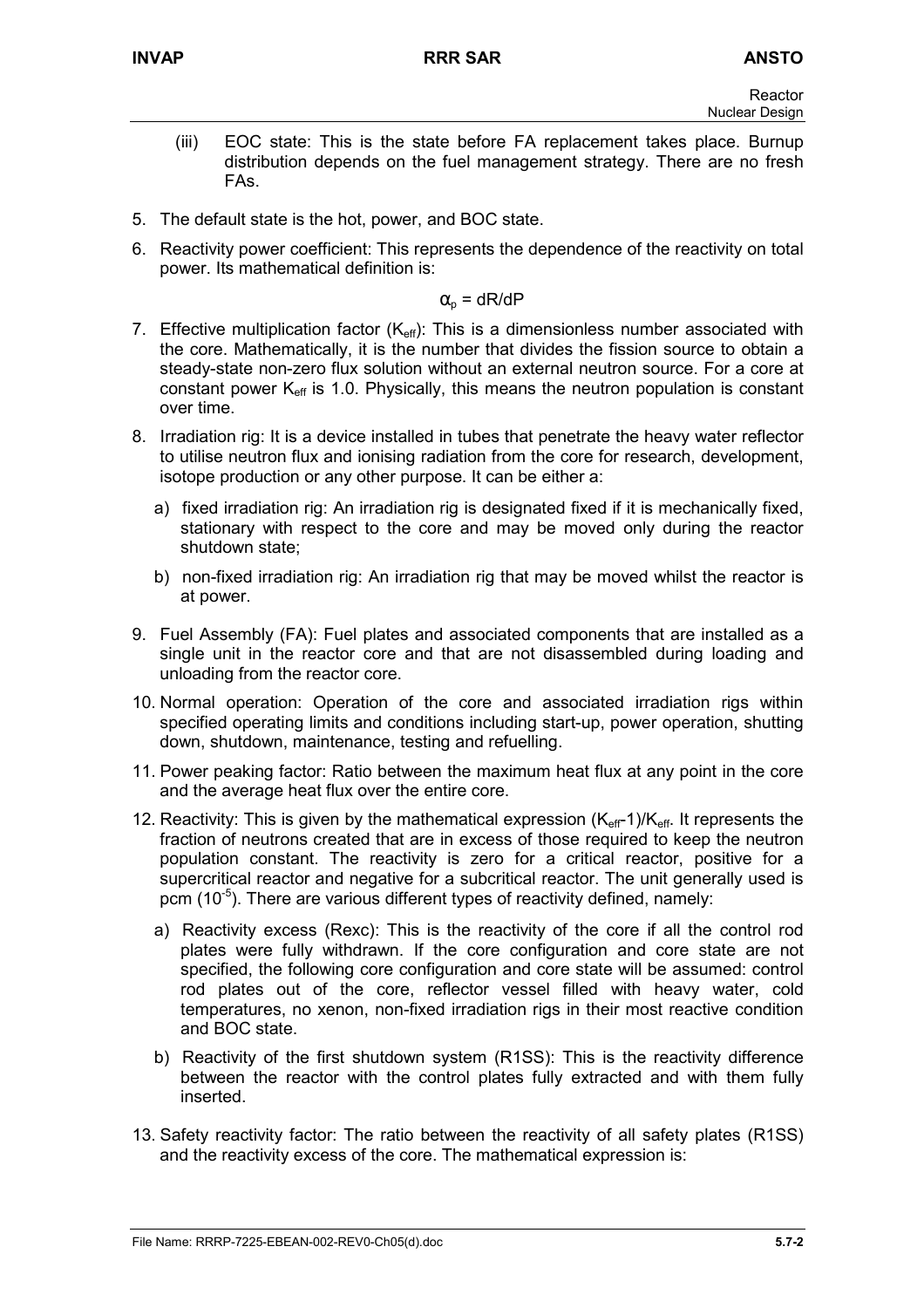#### SRF = R1SS/Rexc

- 14. Shutdown system: A system capable of shutting down the reactor. The reactivity balance of the core is controlled by two separate, diverse and independent systems:
	- a) FSS: The reactor safety CRPs
	- b) SSS: Partial dumping of the reflector vessel heavy water
- 15. Shutdown margin: The negative reactivity provided in addition to that necessary to maintain the reactor in a subcritical condition without time limit and all fixed and nonfixed irradiation rigs in their most reactive condition.

### **5.7.3 Codes and Standards**

The core design is guided by a set of design bases, described in the following section, aimed at meeting safe reactor operation conditions.

These design bases will be observed by any core configuration to be operated taking into account its burnup state.

The design bases adopted conform to the following standards and documents:

- a) IAEA Safety Series No. 35, Safety Requirements for Research Reactors (draft, February 1999).
- b) Criteria for the Design of Nuclear Installations, Regulatory Guideline RG-5, draft, December 1998.
- c) Environmental Impact Statement, Final, 1999.
- d) Argentine Nuclear Regulatory Authority, Safety Standard AR-4.

### **5.7.4 Design Bases**

The following design bases have been adopted to allow safe operation and shutting down of the reactor. These design bases are summarised in Table 5.7/1:

#### **5.7.4.1 General Design Bases**

- 1. The nominal reactor fission power will be 20 MW.
- 2. The reactor will have two independent and diverse shutdown systems. The FSS will be a set of absorbing plates built in Hafnium, while the SSS will be a dumping system for the heavy water reflector.
- 3. The FSS will be an automatic fast-acting system capable of shutting the reactor down for all design-basis fault sequences.
- 4. The control and regulating system will control core reactivity throughout the operating cycle by means of a regulating plate placed in the centre of the core.
- 5. Should the reactivity of the safety and regulating plate prove insufficient, assistance will be provided by the remaining plates to compensate for changes in the core reactivity during the operating cycle.
- 6. The reactivity regulation function will not prevent the operation of the CRP plates in their safety function, which will have priority over the reactivity regulation function.
- 7. The actuation of the SSS will prevent further withdrawal of any CRP. This last is a safety action and has priority over the CRPs reactivity control function.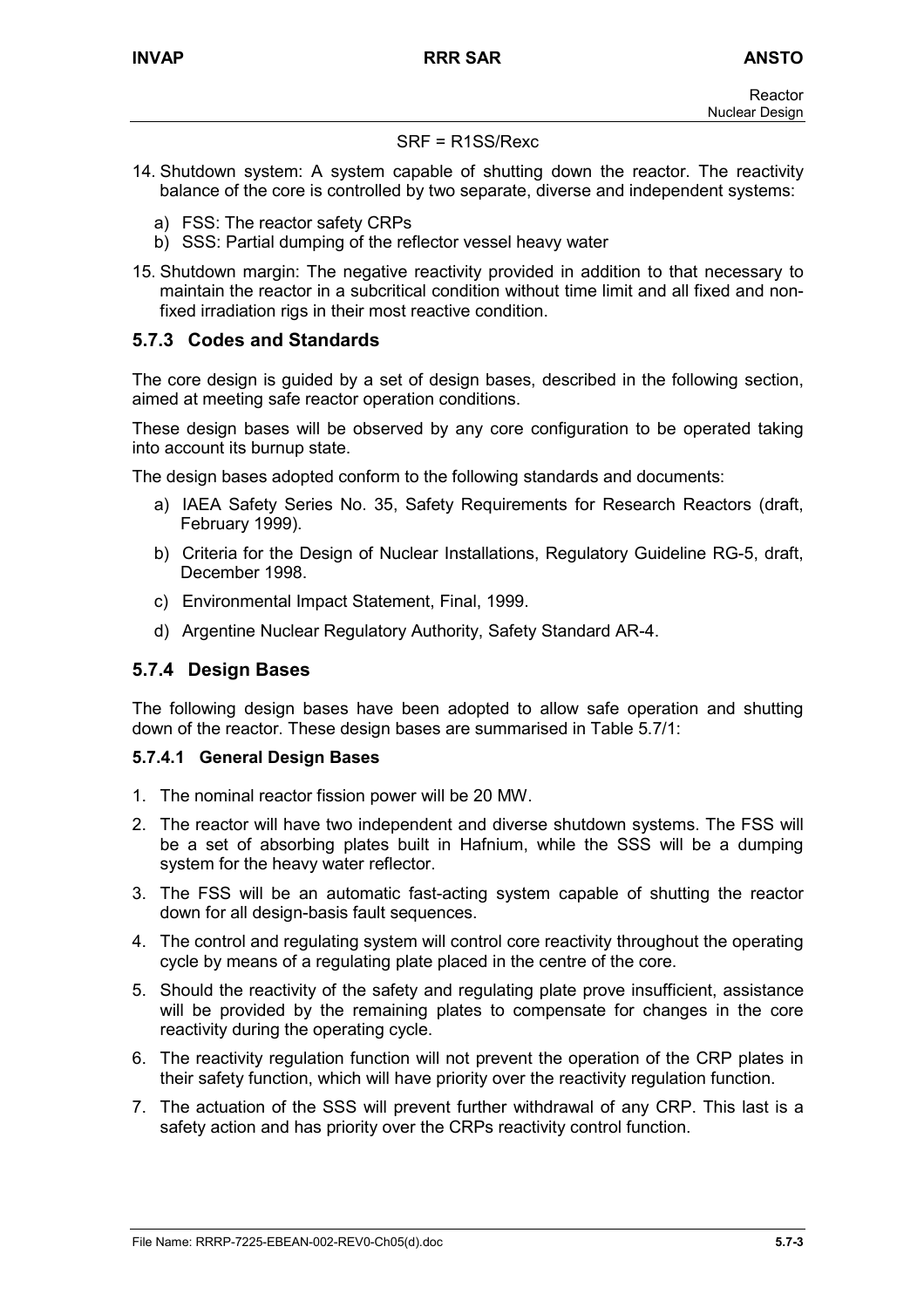## **5.7.4.2 Reactivity Design Bases**

Criterion 1: The total power feedback coefficient shall be negative for any operating condition. All temperature and void coefficients of reactivity associated with the fuel and core will be negative for all operating states and accident conditions unless it is shown that the coefficient has an insignificant effect.

 $\alpha_{\rm ct}$  < 0,  $\alpha_{\rm cv}$  < 0,  $\alpha_{\rm ft}$  < 0,  $\alpha_{\rm o}$  < 0,  $\alpha_{\rm rt}$  < 0,  $\alpha_{\rm rv}$  < 0

Criterion 2: The shutdown margin of the FSS should be at least 3000 pcm.

 $SM1SS \geq 3000$  pcm

Criterion 3: The safety reactivity factor should be at least 1.5.

 $SRF \geq 1.5$ 

Criterion 4: The core shall be subcritical with a shutdown margin of at least 1000 pcm, with any one of the CRPs out of the core.

 $SM-1 > 1000$  pcm

Criterion 5: The shutdown margin for the SSS shall be at least 1000 pcm.

 $SM2SS \geq 1000$  pcm

### **5.7.4.3 Thermal-hydraulic related Design Bases**

Criterion 6: The following relations were adopted within the neutronic and thermalhydraulic design criteria related to core configuration:

a) The number of FAs shall be 16

 $N^{\circ}$  FAs = 16

b) The power peaking factor shall be lower than 3

PPF ∗ 3

- c) The thermal power generated shall be lower than the maximum allowed for the different cooling regime:
	- (i) Forced cooling: The power shall be lower than 20 MW.

Power ≤ 20 MW

(ii) Natural circulation: The power shall be lower than 400 kW.

Power ≤ 400 kW

If any of these previous conditions are not satisfied, a detailed thermal-hydraulic analysis shall be carried out to verify the proper cooling of the core.

### **5.7.4.4 Operating Condition Design Bases**

Criterion 7: Reactor operation requires the minimum reactivity over a cycle to be sufficiently large to compensate for transients and non-fixed irradiation rigs.

 $Reoc \geq \Sigma$ Rexn + Rmtc

There shall be sufficient reactivity margin for transient control (Rmtc) to allow the reactor to return to full power operation 30 minutes after a reactor trip occurs from a spurious event at any time within the operating cycle except during the last 36 hours before a scheduled shutdown.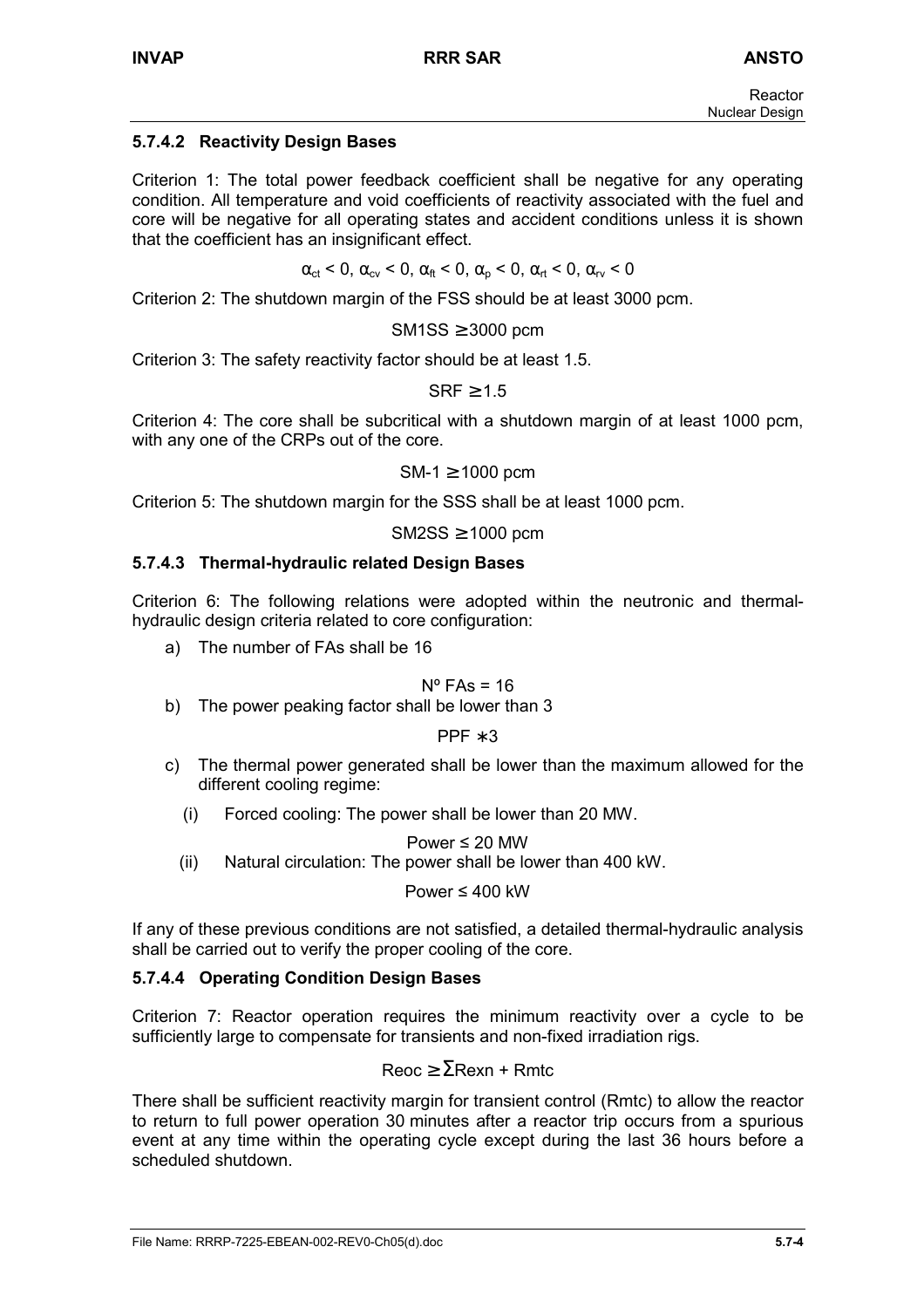Criterion 8: The cycle of routine shutdowns for maintenance and/or refuelling will be four or more weeks (in increments of seven days) to accommodate the normal weekly working schedule of the maintenance staff.

$$
Tc (days) = N * 7 - Tref
$$

 $N > 4$ 

 $0.1$ <sup>\*</sup>Tc  $\geq$  Tref  $\geq$  2 davs

### **5.7.4.5 Irradiation Rig Reactivity Design Bases**

The reactivity of each irradiation rig (fixed or not), the total irradiation rig reactivity, the rate of change of reactivity and the total reactivity change are all restricted.

Criterion 9: The maximum allowed reactivity for any fixed irradiation rig shall be 1200 pcm.

$$
Rexf\leq 1200\;pcm
$$

Criterion 10: The maximum allowed reactivity for any non-fixed irradiation rig shall be 200 pcm.

$$
Rexn \leq 200 \text{ pcm}
$$

Criterion 11: The maximum allowed reactivity for all irradiation rigs shall be 3000 pcm.

$$
Rexp \leq 3000 \text{ pcm}
$$

Criterion 12: The following relations were adopted for the reactivity rate of the non-fixed irradiation rigs:

a) There is no limit on the reactivity insertion rate for small reactivity perturbations.

Any 
$$
\frac{dRexn}{dt}
$$
 for  $Rexn < 40$  pcm.

b) The reactivity rate should be less than or equal to 10 pcm/sec for Rexn in the range 40 pcm to 200 pcm.

dt  $\frac{dRexn}{dt} \le 10$  pcm/sec for  $40$  pcm < Rexn < 200 pcm.

#### **5.7.4.6 Core Configuration Change Design Bases**

The following criteria are not strictly design criteria for the core but rather conditions that should be met during any core configuration change.

Criterion 13: All core configurations during core reshuffling operations (initial, intermediate and final configuration) should be subcritical with a shutdown margin of at least 3000 pcm.

SMref  $\geq$  3000 pcm

Criterion 14: All core configurations during core reshuffling operations (initial, intermediate and final configuration) shall be subcritical with a shutdown margin of at least 1000 pcm, including the removal of the most effective CRP.

SMref-1  $\geq$  1000 pcm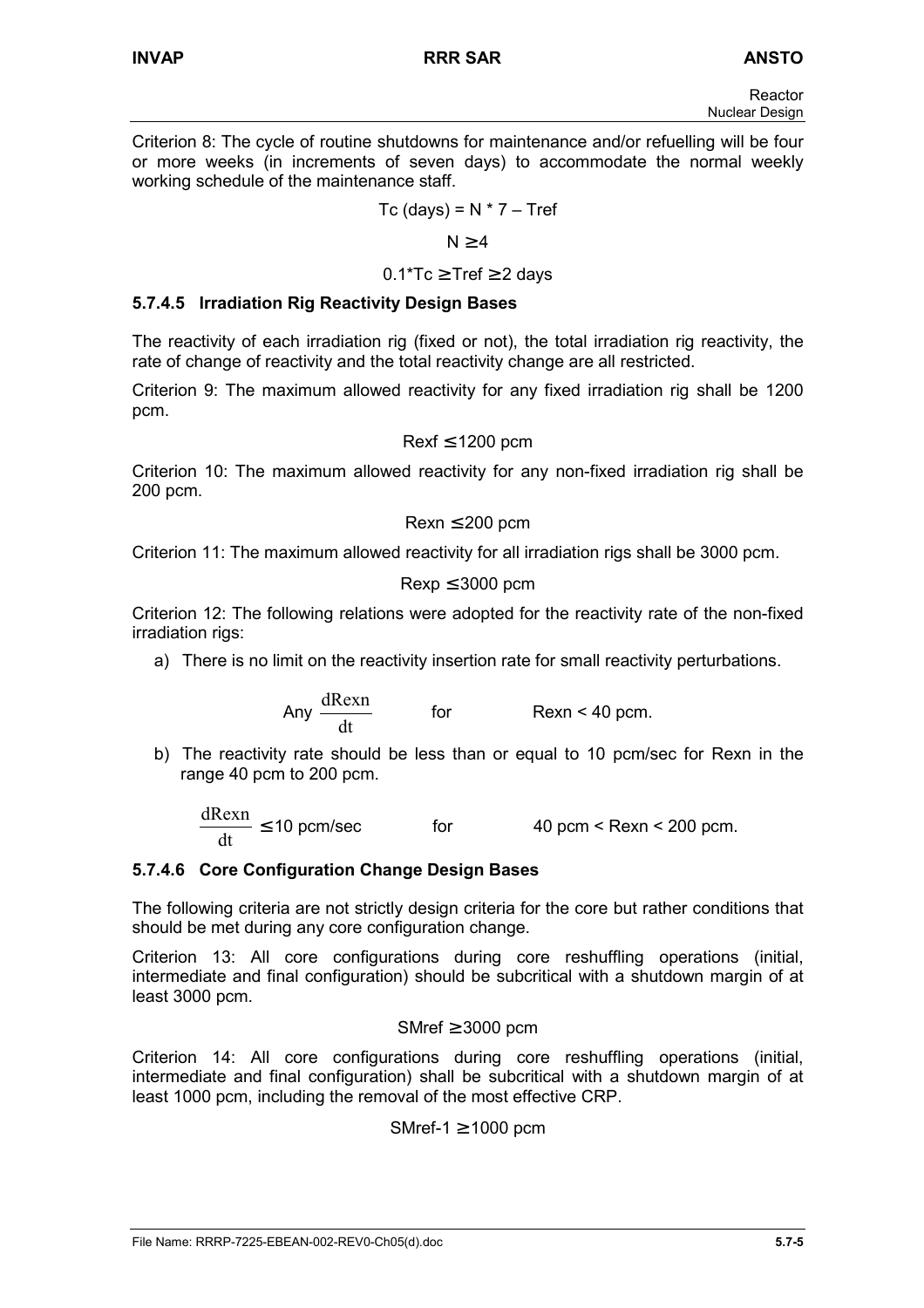Note that only the initial and final core configurations in a reshuffling sequence are intended to be operated at power.

### **5.7.4.7 Rate of Insertion of Reactivity Design Bases**

These criteria are applicable to the mechanical design of the corresponding systems.

Criterion 15: The FSS should insert a negative reactivity of 2000 pcm in less than 500 milliseconds.

Criterion 16: The SSS should insert a negative reactivity of 3000 pcm in less than 15 seconds.

Criterion 17: The addition of positive reactivity by the regulating and compensating systems should be at an average rate lower than 20 pcm/s.

### **5.7.5 Description**

The Reactor Facility core design consists of a light water moderated core, fuelled with 19.70% enriched  $U_3Si_2$  and surrounded by heavy water that acts as a radial reflector and light water as an axial reflector. The use of light water as a moderator and heavy water as a reflector produces a neutron energy spectrum in which fissions are caused principally by thermal neutrons. The bare core, without reflector and with all control rods removed, is sub-critical so the presence of the reflector is necessary to maintain the nuclear chain reaction.

#### **5.7.5.1 Nuclear Design Description**

For the purpose of this Safety Analysis Report (SAR), the equilibrium core is used as a reference core as it will be present for most of the Reactor Facility lifetime. The Reactor Facility will have only one geometrical FA configuration.

Much of the geometrical details and material selection of the fuel, chimney, control rod guide box and CRPs have been influenced by the neutronic design.

From a reactivity point of view the main design parameters are the uranium-235 load, the uranium to water ratio, burnable poison load and other materials present and their mass. The geometry and material of the CRPs has been selected to comply with the design bases with respect to safety and operational aspects.

The excess reactivity at BOC has been kept as low as reasonable and consistent with the cycle duration requirements, the need to compensate xenon and the cold-hot swing as well as to allow for some reactivity to compensate the effects of irradiation facilities.

Particularly important is the use of burnable poison in the FAs to permit the reduction of BOC excess reactivity and correspondingly the reactivity to be compensated by the CRPs along the cycle as well as the reactivity worth requirements on both shutdown systems.

The fuel management strategy determines the equilibrium core.

The neutronic parameters are calculated for the sub cycles at BOC and EOC.

Reactivity margins are calculated for various situations including hot and cold states, full power and without xenon.

There is also reference to the reactivity margins for the CRPs in their normal operating positions and CRPs out during power operations. The CRP normal operating positions have been defined in order to compensate Xenon poisoning for up to 30 minutes after a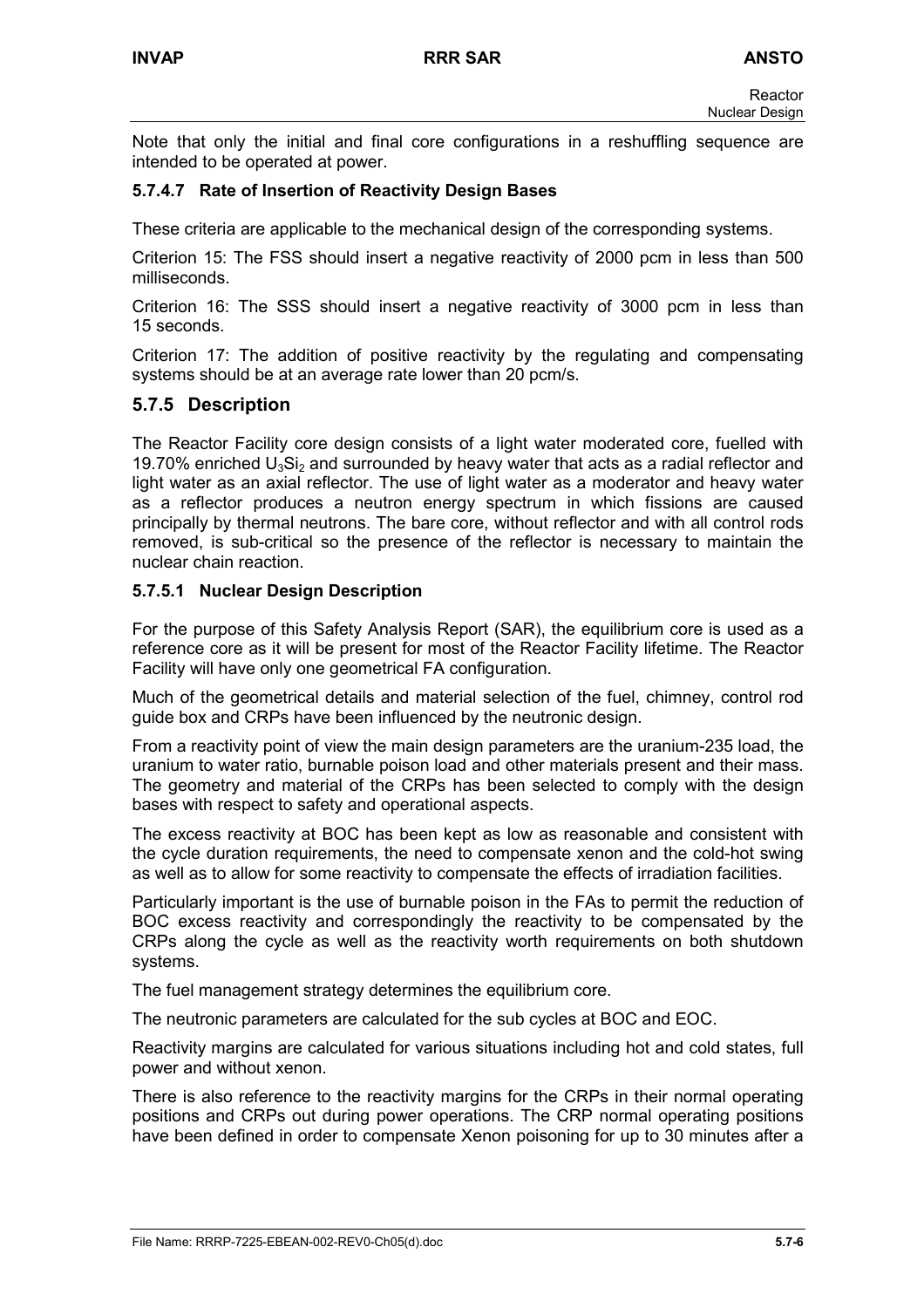spurious shutdown (Criterion 7, Section 5.7.4.4). Additional details are given in Section 5.7.5.7.1.

### **5.7.5.2 Neutron Flux and Power Distribution**

The core power distribution is a function of the core configuration design, core loading, CRP pattern and coolant density. Considering the rather small core size, it exhibits a low PPF, which leads to large safety margins from a thermal-hydraulic point of view.

#### **5.7.5.2.1 Neutron Flux and Power Distribution Measurements**

Power distribution within the core will be measured using an appropriate technique such as foil or wire activation analysis. Such measurements will only be made during the Physics test state following a few special core or reflector tank configuration changes. These measurements will be used to determine the PPF and the appropriate CRP pattern to be used during Full Power Operation mode in order to comply with the requirement on the value of the PPF. No online power distribution measurements are conducted during other reactor states.

### **5.7.5.2.2 Neutron Flux and Power Distribution Accuracy**

Measurement uncertainties in foil or wire activation and calculation of the resulting power distribution yield uncertainties in the measured PPF. The margin between the calculated and maximum design basis PPF is sufficient to accommodate these uncertainties.

The assessment of the effects on the power distribution indicate that the perturbation of the PPF due to a CNS change of state and the movement of non- fixed irradiation facilities is low, with exception of the iridium loads that introduces a perturbation of a few percents.

#### **5.7.5.2.3 Neutron Flux and Power Distribution Anomalies**

Appropriate operational and inspection procedures will be utilised to ensure the correct assembly of the core following fuel loading. A fuel loading error (misplaced FA) is a very unlikely event, but calculations have been performed to determine the effects of such events.

The inherent characteristics of the reactor neutronic design are well suited to limit gross power tilting. The condition requiring that all the reactivity coefficients must be negative provides the core with a stabilising nature and reduces the effects of perturbations (e.g. irradiation target movement) on the power distribution.

The dimensions of the core do not allow excessive local power density increases (e.g. due to burnup effects or CRP pattern) that may lead to an unacceptable power distribution. This characteristic of the core design means that the reactor does not require an online power distribution measurement system. In addition, the design provides a sufficient safety margin on the Power Peaking Factor to allow for any possible power tilt.

The perturbations on the neutron flux and power distributions, including the perturbation on the PPF, have been estimated for the movement of the CRPs along the cycle.

The analysis of the perturbations in the power distribution due to the loading and unloading of irradiation rigs was carried out with the neutronic code CITVAP. The analysis of the perturbation of the neutron flux at the irradiation facilities position due to the loading and unloading of irradiation rigs was carried out with the code MCNP. Irradiation facilities analysed include pneumatic rigs, light loading of iridium-192 production, iodine-131 production, molybdenum-99 production, large volume facilities,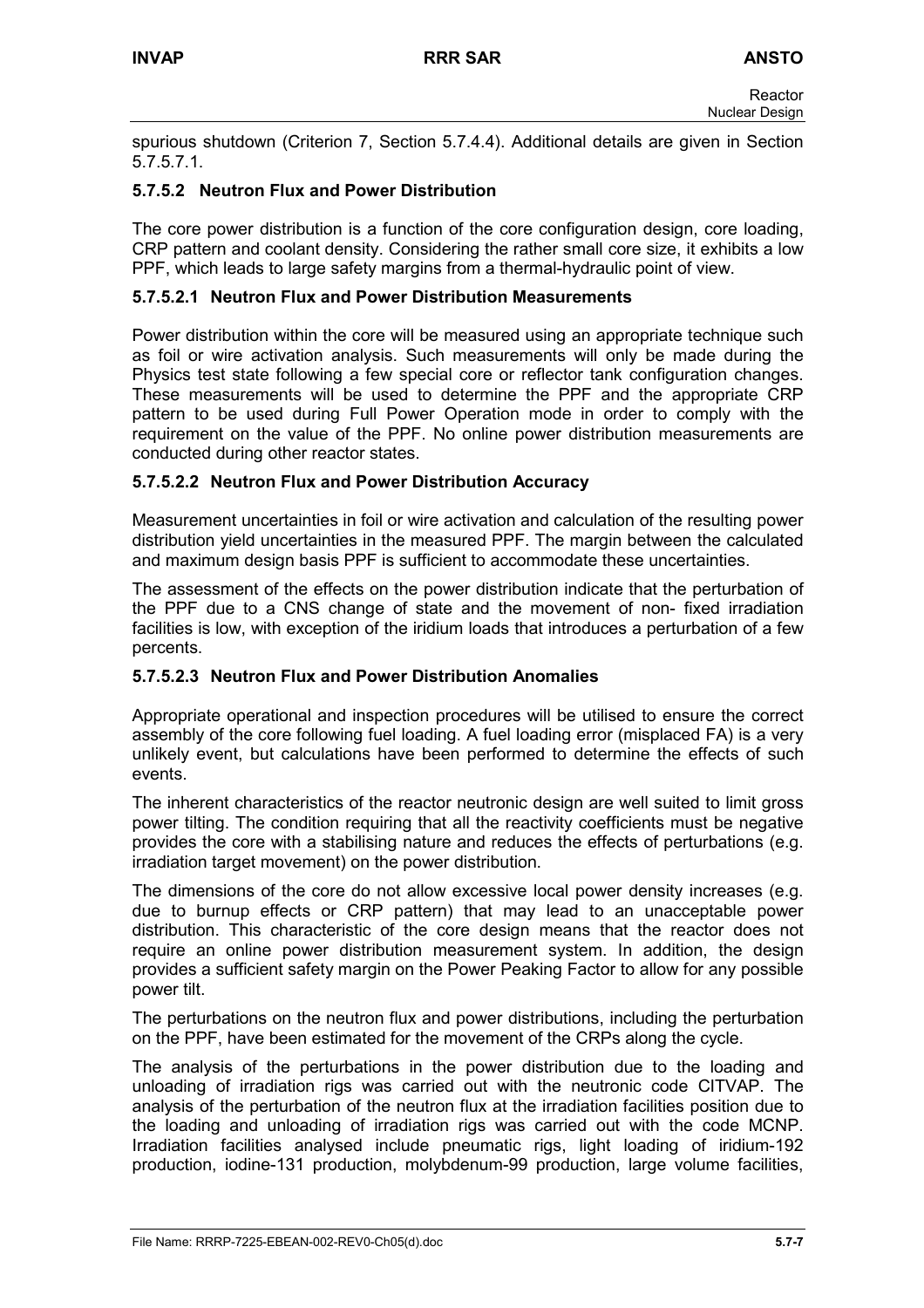and Cold Neutron Source (CNS). The maximum calculated reactivity insertion for these operations is lower than 200 pcm (Section 5.7.5.5.2). The general conclusion of the analysis is that the neutron flux and power distributions, and hence the PPF, in the core are not affected by the loading or unloading of non-fixed irradiation rigs although they can affect the flux of other neighbouring irradiation positions.

Regarding fixed irradiation positions the analysis shows that the heavy loading of iridium-192 production facilities introduces the strongest perturbations in the core reactivity, when the facility is loaded. As these facilities will not be moved during operation the neutron flux and power distribution in the core will remain unaltered during the Power State.

Perturbations introduced by the CNS have been analysed by using the MCNP code. It was found that the perturbations in the flux and power distributions within the core introduced by the change from liquid to gaseous state are negligible.

Further consideration of improper power distributions is given in Chapter 16, Section 16.9.3 where it is concluded that these events may be eliminated as PIEs.

### **5.7.5.3 Reactivity Feedback Coefficients and Kinetic Parameters**

Reactivity feedback coefficients, the rate of change of reactivity produced by changes in core conditions, are useful in calculating the stability and evaluating the response of the core to external disturbances. The initial condition of the system and the postulated events determine which of the various defined coefficients are significant in evaluating the response of the reactor. The coefficients relevant to the response in the case of the reactor are discussed here. Each coefficient was calculated for the hot reactor state and for the cold, without xenon reactor state. It can be seen that all reactivity coefficients are negative as required by criterion 1 (Section 5.7.4.2). Therefore, the power feedback coefficient is negative, as all other feedback coefficients are so.

In calculating the kinetic parameters the difference between the delayed neutron and prompt neutron energy spectrums was taken into account. Delayed neutrons are less energetic than prompt neutrons, so the number of energy groups was increased, mainly in the fast group region, to obtain an accurate estimate of the kinetic parameters.

### **5.7.5.4 Control Requirements**

It will be shown that the designs of the two independent shutdown systems will provide sufficient reactivity to control the maximum excess reactivity anticipated during the plant operation and maintain the reactor shut down without time limit. The rate of insertion of negative reactivity for both systems is also presented and shown to satisfy the design bases.

### **5.7.5.4.1 Evaluation of Shutdown Systems**

### **5.7.5.4.1.1 First Shutdown System**

The reactivity worth of each CRP and of the whole FSS has been calculated. The reactivity worth of the FSS with single failure of one of the CRPs has also been calculated.

Measurements performed on the CRD Prototype (See Section 5.5.3.7) showed that in normal pneumatic actuation system operation the whole bank should reach its full insertion in no longer than 0.425 sec, and that in the case of free fall (failure of actuation system) full insertion will be attained in no more than 0.8 sec.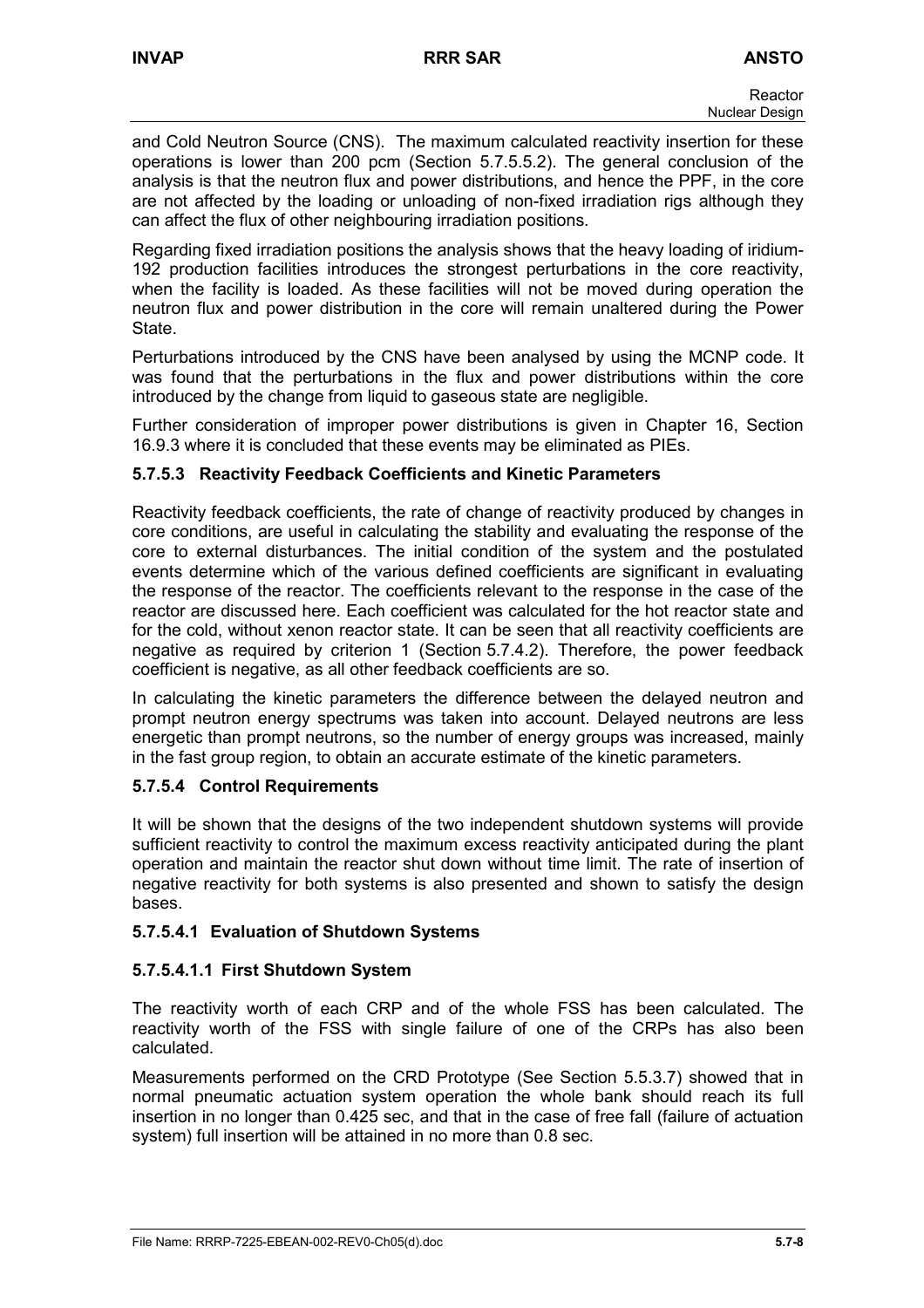### **5.7.5.4.1.2 Control Rod Depletion**

The reactivity changes and the efficiencies of the CRPs due to the depletion of the absorber material, hafnium, have been evaluated to estimate the CRP lifetime.

The lifetime is defined as the period after which the CRP reactivity worth reaches the minimum reactivity worth needed to satisfy the design bases. The calculation was done at the BOC of each operation sub cycle in the cold without Xenon state.

CRPs are anticipated to be replaced every 12 years. The results show that depletion at that time will be less than 7% of the CRPs giving sufficient margin.

#### **5.7.5.4.1.3 Second Shutdown System**

The reactivity worth of the SSS was calculated using the neutron transport code MCNP. The heavy water level as a function of time was measured in a mock up of the SSS.

The calculations show that the negative reactivity provided by the SSS within 15 s complies with the requirements.

#### **5.7.5.4.2 Reactivity Variations**

Small reactivity variations due to normal operation of the reactor will be accommodated by the safety and regulating plate. Larger reactivity changes will be compensated by the safety and compensating plates. Movement of CRPs is commanded by the RCMS when performing its reactivity regulating function. The logic of the RCMS allows only one CRP to move at a time.

During power operation the four lateral CRPs will be introduced into the core only a small percentage of their length and the central cruciform CRP, the safety and regulating plate, will be used to compensate the core reactivity change along the cycle. The safety and regulating plate will be almost completely inserted at BOC and withdrawn at EOC. The safety and compensating plates are kept partially introduced to provide a reactivity margin to start up after a trip. This reactivity is enough to compensate the negative reactivity introduced by xenon for up to 30 minutes after the trip occurred except during the last 36 hours of the cycle.

#### **5.7.5.5 Variations in the Neutronic Parameters Induced by Various Situations**

#### **5.7.5.5.1 First Core and Intermediate Cores**

The first core will be built by using different types of FAs. One of them is the standard FA, while the others are geometrically identical to the standard.

A series of intermediate configurations will be reached by applying the fuel management strategy. Subsequent cores will be assembled by loading standard FAs after removing the corresponding spent FAs. Fuel cycles of intermediate cores will be either 26 or 33 FPD long.

Neutrons for first core start up will be provided by an external Am-Be source. After sufficient burnup is reached, the core will be capable of being started up with the photoneutrons produced in the heavy water surrounding the core.

#### **5.7.5.5.2 Changes on the Irradiation Rig Conditions**

Irradiation rig movements introduce changes in the reactivity of the reactor. A perturbation analysis has been carried out to calculate the magnitude of those changes.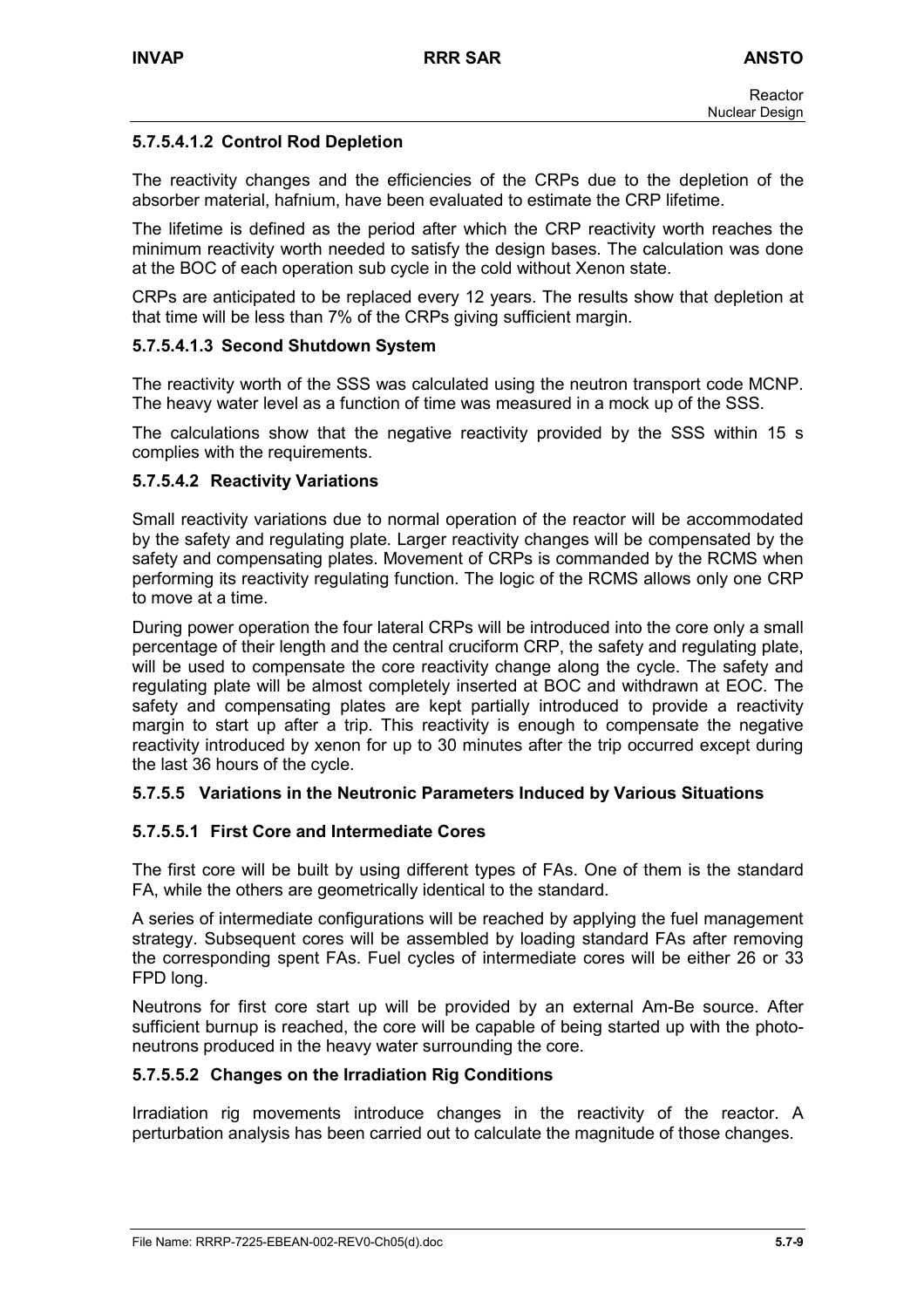It is observed that while irradiation rig positions fully loaded with iridium could produce a reactivity change of about 170 pcm, the effect of any of the other facilities is smaller. The changeover time from one state to the other is at least several minutes.

### **5.7.5.5.3 Heavy Water Degradation**

Calculations were made to evaluate the effects of heavy water degradation (accumulation of light water as an impurity in heavy water) on the flux distribution and core reactivity. The model used to obtain the results was a simplified 3D model at BOC. The analysis was performed by varying the light water molar content from 0.10% to 0.50%, calculating the corresponding macroscopic cross sections for the degraded heavy water and then recomputing the fluxes and reactivity of the core.

It is concluded that these negative reactivity variations can be accommodated by the reactivity excess of the core and regulated by the CRPs.

#### **5.7.5.5.4 Anticipated Operational Occurrences**

Anticipated operational occurrences and postulated accidents resulting from FA movements are:

- a) Refuelling error: Two situations are considered here. First, the insertion of a fresh FA in an incorrect position is considered maintaining the average burnup constant, that is, interchanging the positions of the fresh FA with a burned FA. Second, it is assumed that the three most burned FAs are replaced by three fresh FAs.
- b) Insertion of a fresh FA without burnable poison: Two cases are considered. First, it is assumed a FA without burnable poison (e.g. due to a manufacturing error) is inserted. The second situation considered is the insertion of three fresh FAs without burnable poison into the replacement positions.
- c) FA falling down over the core: It is assumed a fresh FA without burnable poison falls over the core. The aluminium non-active length of the fresh FA is neglected. The FA maximum feasible inclination is thirteen degrees due to the geometrical constraints imposed by the core chimney and the CRGB.
- d) Dropping of a FA during transfer from the reactor pool to the service pool.
- e) Inadvertent FA ejection and subsequent reinsertion of a FA in the core grid during reactor operation.

The last three items are considered in Chapter 16, Section 16.8.2 where it is shown that they can be eliminated as DBAs by inherent design provisions. For the first three items, the core reactivity and PPF changes have been analysed for the reference core at BOC. It can be seen that the reactivity worth of the FSS is sufficient to safely shut down the reactor for these postulated situations. The PPF changes can be safely accommodated by the design.

#### **5.7.5.5.5 Manufacturing tolerance**

An analysis was performed on the effect of uncertainties due to various sources of tolerances in the manufacture of FAs. This analysis included the following tolerances:

- a) Fuel assembly loading: this allows for extreme changes on fuel loading and burnable poison loading.
- b) Fuel assembly dimensions and position: this takes into account variations in
	- (i) fuel meat width and thickness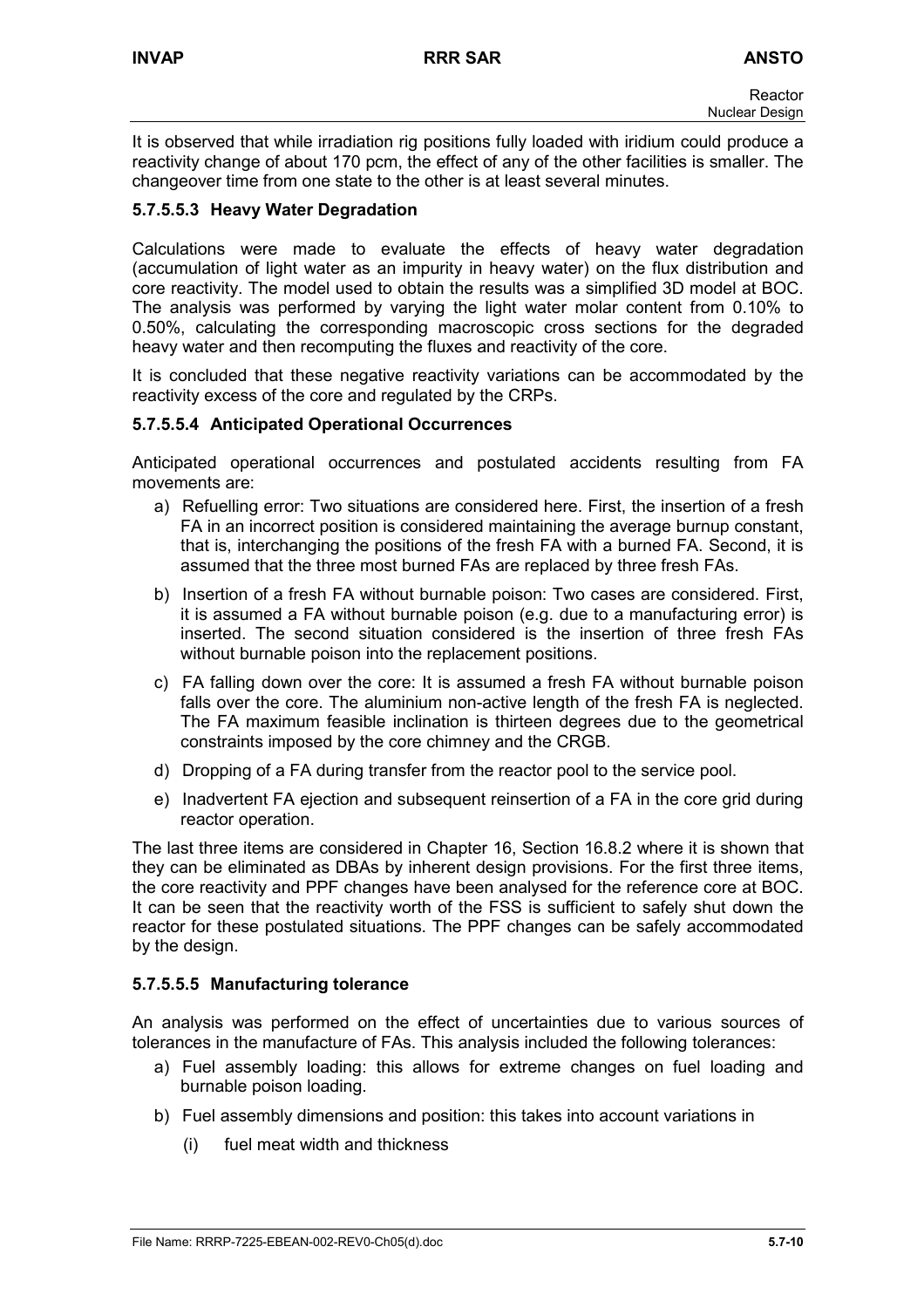- (ii) burnable poison width, thickness and position.
- (iii) water volume
- (iv) aluminium volume

A stochastic method was used in this case to take into account random variations in the mechanical dimensions of the FA.

c) Fuel plate impurities: this considers the presence and level of impurities in meat and cladding.

Variations in the core reactivity due to changes in these parameters were estimated to result in a variation of less than 300 pcm in the core reactivity.

### **5.7.5.6 Criticality During Refuelling and Maintenance**

During Refuelling and Maintenance States the reactor is maintained in a sub-critical state at all times with the five CRPs in the fully inserted position.

The calculated shutdown margin during refuelling and the calculated shutdown margin during refuelling with the most effective CRP out satisfy the relevant design bases. Calculations were performed assuming cold and without xenon core states for BOC conditions.

The reflector vessel will be emptied for particular maintenance cases where the negative reactivity worth of the CRPs is altered. This will ensure sufficient shutdown margin in such cases.

It is anticipated that FAs will be removed from the core prior to any CRP replacement operation.

#### **5.7.5.7 Stability**

#### **5.7.5.7.1 Xenon Transients**

Instabilities induced by xenon oscillations are not present in reactors with compact cores, such as is in the case of the Reactor Facility.

The negative reactivity introduced by xenon poisoning was calculated. Such reactivity changes can be safely compensated (that is, maintaining the shutdown margins) by the CRPs.

In case the reactor has been operating at full power and is shut down it will be possible to startup again within 30 minutes except during the last 36 hours of the cycle. This is accomplished by appropriate placement of the safety and compensating plates to balance xenon poisoning.

#### **5.7.5.7.2 Thermal-hydraulic Stability**

The compliance of the Reactor Facility nuclear design with the criteria set forth in the thermal-hydraulic related design bases (Section 5.7.4.3) assures that no thermalhydraulic instabilities, discussed in Section 5.8 such as the flow instability phenomenon, departure from nucleate boiling or low flow burn out phenomenon, will be induced by the neutronic behaviour of the core.

The limits on the core configuration, power and PPF not exceeding the value of 3 allows the uncoupling of neutronic and thermal-hydraulic calculations. The Automatic Reactor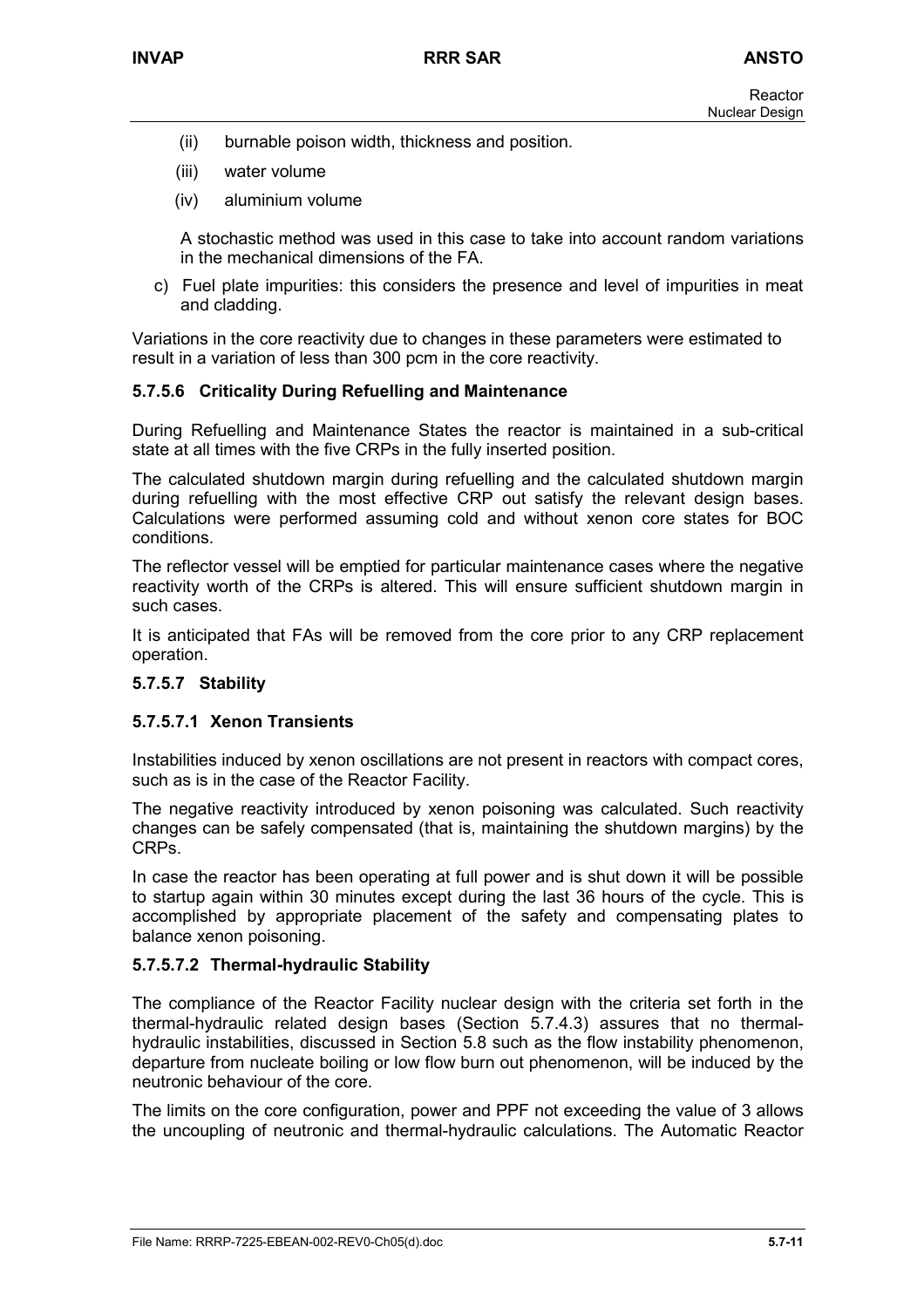Power System Control loop parameters are such that the power will be smoothly controlled.

### **5.7.6 Neutronic Calculation Line**

This section describes the steps followed to perform the neutronic calculations for the reactor. These calculations include reactivity worth of the shutdown systems, fuel management strategy, core power distribution, reactivity coefficients etc. Code details are provided in Section 5.10.

### **5.7.6.1 Calculation Methodologies**

The calculations necessary for the design of the Reactor Facility are performed in several steps with various codes, summarised in a calculation line.

The MTR\_PC system was used to perform many of the calculations for the nuclear design. It is an integrated system composed of several of the codes used for the reactor design calculations.

The calculation line for Reactor Facility is divided into three different methodologies:

- a) Calculation using macroscopic cross sections. This methodology is used for almost all the neutronic parameters. The equilibrium core burnup distribution is the most important calculated parameter.
- b) Calculation using microscopic cross sections. This methodology is used for the calculation of the kinetic parameters and time dependent calculations.
- c) Monte Carlo code. This calculation methodology is used for the verification of several neutronic parameters.

The first two methodologies are divided into 3 steps:

- a) library generation
- b) cell calculation
- c) core calculation

The last methodology is divided into 2 steps:

- a) library generation
- b) Monte Carlo calculation

#### **5.7.6.2 Working Library Generation**

This step is done using several codes integrated into a system. The primary inputs are the Evaluated Nuclear Data files. The output is the working library that is used as input in the next step.

The INVAP calculation line uses ESIN and MCNP type working libraries, which are periodically updated with the most recent nuclear data.

The ESIN type library is extracted from the WIMS library (with some updates from ENDF-B/VI) and from the commercial code HELIOS.

The MCNP type working libraries are extracted from ENDF-B/VI.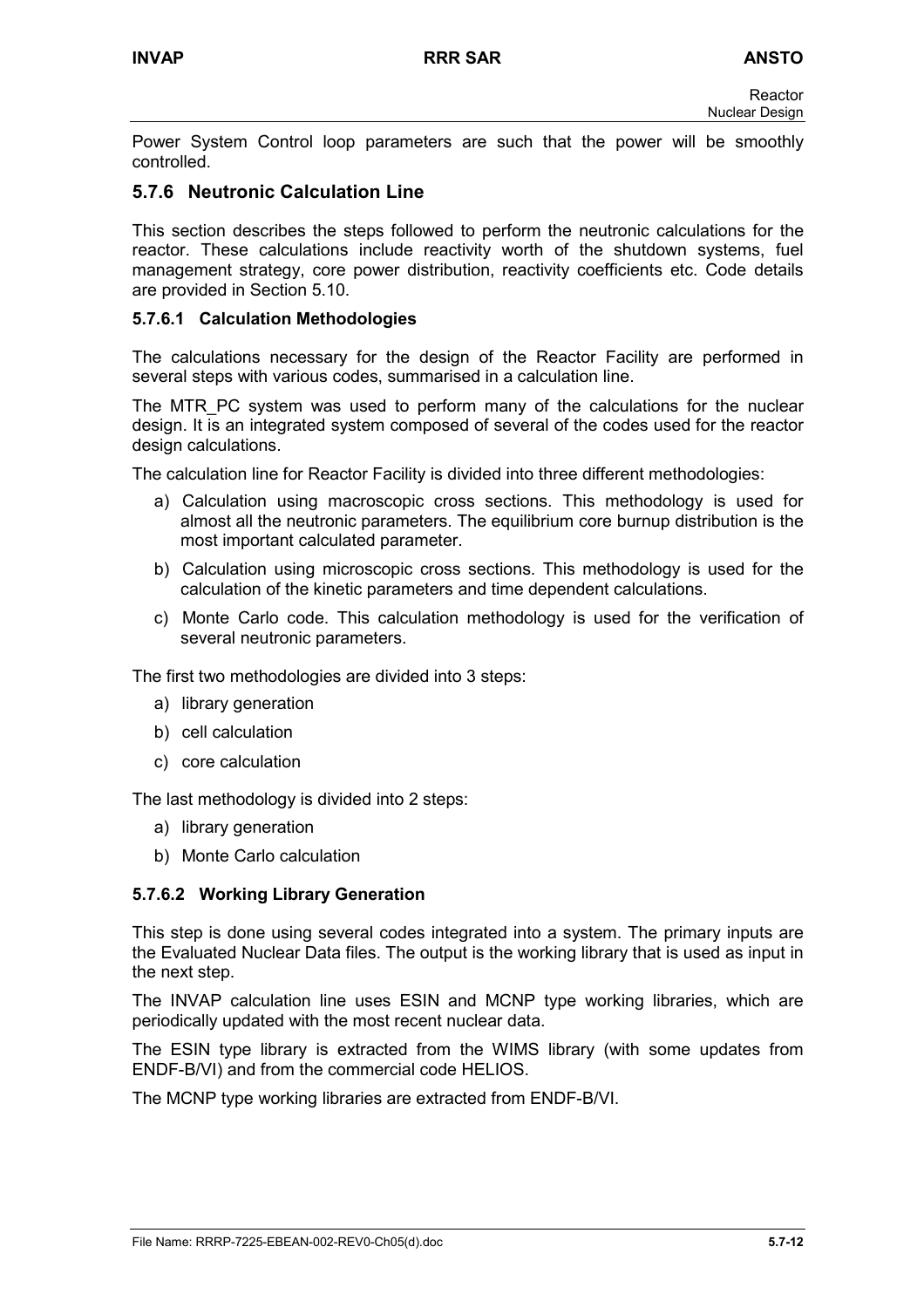### **5.7.6.3 Cell Calculation**

A cell calculation is performed using the CONDOR code and ESIN type libraries to generate a homogenised macroscopic (or microscopic) cross-section set for each component of the core.

These cross sections are used as input for the next step.

#### **5.7.6.4 Core Calculation**

This step is done with the CITVAP code, an improved INVAP version of the CITATION II code. The outputs of this step are the neutronic parameters.

#### **5.7.6.5 Nuclear Data and Neutronic Design Codes**

#### **5.7.6.5.1 Nuclear Data Library**

Primary data for the ESIN type nuclear data, with 69 groups, results from the WIMS library, which has good thermal detail as well as resonance parameters. Moreover, it has isotopes added from the HELIOS library for control rod material (Hafnium isotopes).

A new set of isotopes was added from the ENDF/B-VI library, for Ir and Te, using the NJOY system.

The primary data for HELIOS is from the ENDF/B-VI library. The library has three different group structures: 190, 89 and 34 groups.

#### **5.7.6.5.2 Neutronic Design Codes**

Description of the codes and their validation is provided in Section 5.10.

#### **5.7.7 Design Evaluation**

The neutronic design of the Reactor Facility has been performed by following all applicable codes and standards (Section 5.7.3) and applying international best practice.

Computational programs used in the design have already been adequately validated and verified (Section 5.10). The cross section libraries utilised to construct macroscopic cross sections (Section 5.7.6.2) are used extensively world-wide and have also been validated.

Limiting values and conditions have been set to ensure safe reactor operation and that no damage will occur to fuel plates in accordance with the results obtained in Section 5.8. Table 5.7/2 shows the compliance with the nuclear design bases.

In order to comply with reactivity addition rates for non-fixed experiments, the removal and insertion of irradiation rigs containing uranium-235 should be done by means that ensure compliance with the 10 pcm/s limit.

The lifetime of CRPs has been defined by providing a design margin thus the necessary shutdown margins for the FSS are ensured.

In particular the reactivity worth of both shutdown systems under all conditions complies with the design bases with ample margins.

The maximum PPF provides a large margin to the design value of 3 used in the thermalhydraulic design of the core. This margin is sufficient to allow for calculation uncertainties as well as effects from irradiation facilities and other factors not accounted explicitly.

*End of Section*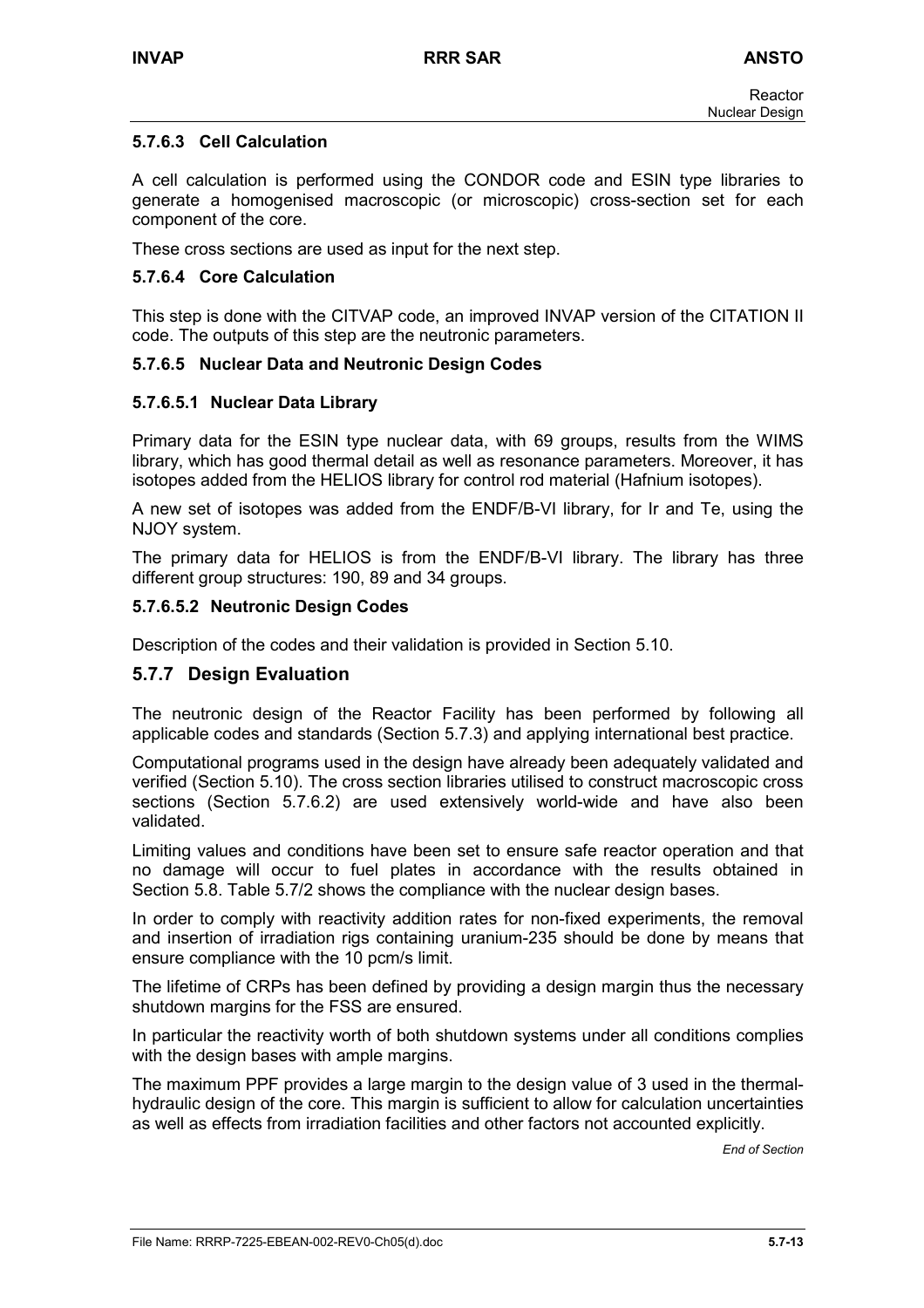| Table 5.7/1 | <b>Summary of Design Bases</b> |
|-------------|--------------------------------|
|-------------|--------------------------------|

| Criterion      | <b>Limit Value</b>                                                                                        | Applicable                        |
|----------------|-----------------------------------------------------------------------------------------------------------|-----------------------------------|
| 1              | $\alpha_{\rm ct}, \alpha_{\rm cv}, \alpha_{\rm ft}, \alpha_{\rm p}, \alpha_{\rm rt}, \alpha_{\rm rv} < 0$ | Always                            |
| $\overline{2}$ | $SM1SS \geq 3000$ pcm                                                                                     | During operation                  |
| 3              | $SRF \geq 1.5$                                                                                            | During operation                  |
| 4              | $SM-1 \ge 1000$ pcm                                                                                       | During operation                  |
| 5              | $SM2SS \geq 1000$ pcm                                                                                     | During operation                  |
| 6              | $N^{\circ}$ FA = 16                                                                                       | Core at full power                |
|                | PPF $\leq$ 3                                                                                              |                                   |
| $\overline{7}$ | $\text{Reoc} \geq \Sigma \text{Rexn} + \text{Rmtc}$                                                       | Core at full power                |
| 8              | Reoc≥1200 pcm                                                                                             | Core at full power                |
| 9              | Tc (days) = $N * 7 - Tref$                                                                                | Core at full power                |
|                | N > 4                                                                                                     |                                   |
|                | $0.1$ <sup>*</sup> Tc $\geq$ Tref $\geq$ 2 days                                                           |                                   |
| 10             | $Rest \leq 1200$ pcm                                                                                      | During operation                  |
| 11             | $Rexn \leq 200$ pcm                                                                                       | During operation                  |
| 12             | $Rexp \leq 3000$ pcm                                                                                      | During operation                  |
| 13             | Any Rexn rate                                                                                             | In operation and for              |
|                |                                                                                                           | $Rexn < 40$ pcm                   |
|                | Rexn rate $\leq$ 10 pcms <sup>-1</sup>                                                                    | In operation and for              |
|                |                                                                                                           | 40 pcm $\leq$ Rexn $\leq$ 200 pcm |
| 14             | SMref $\geq$ 3000 pcm                                                                                     | Any core configuration change     |
| 15             | SMref-1 $\geq$ 1000 pcm                                                                                   | Any core configuration change     |
| 16             | SM1SS $\geq$ 2000 pcm in 0.5 s                                                                            | Always.                           |
| 17             | SM2SS $\geq$ 3000 pcm in 15 s                                                                             | Always.                           |
| 18             | Average reactivity insertion rate < 20<br>pcm/s                                                           | Always (during operation).        |

*End of Tables*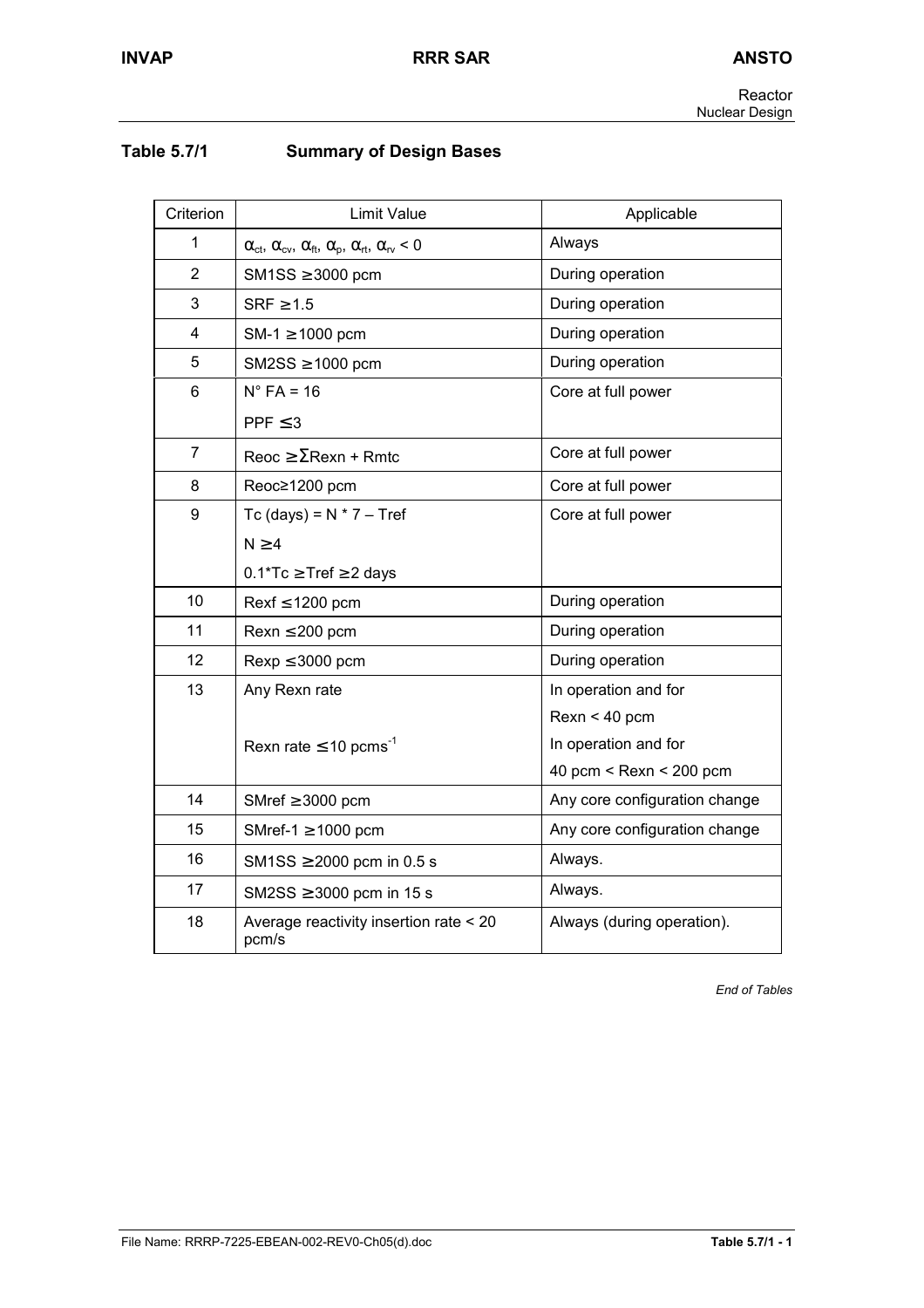

**Figure 5.7/1 First Shutdown System Reactivity Worth as a Function of Time**